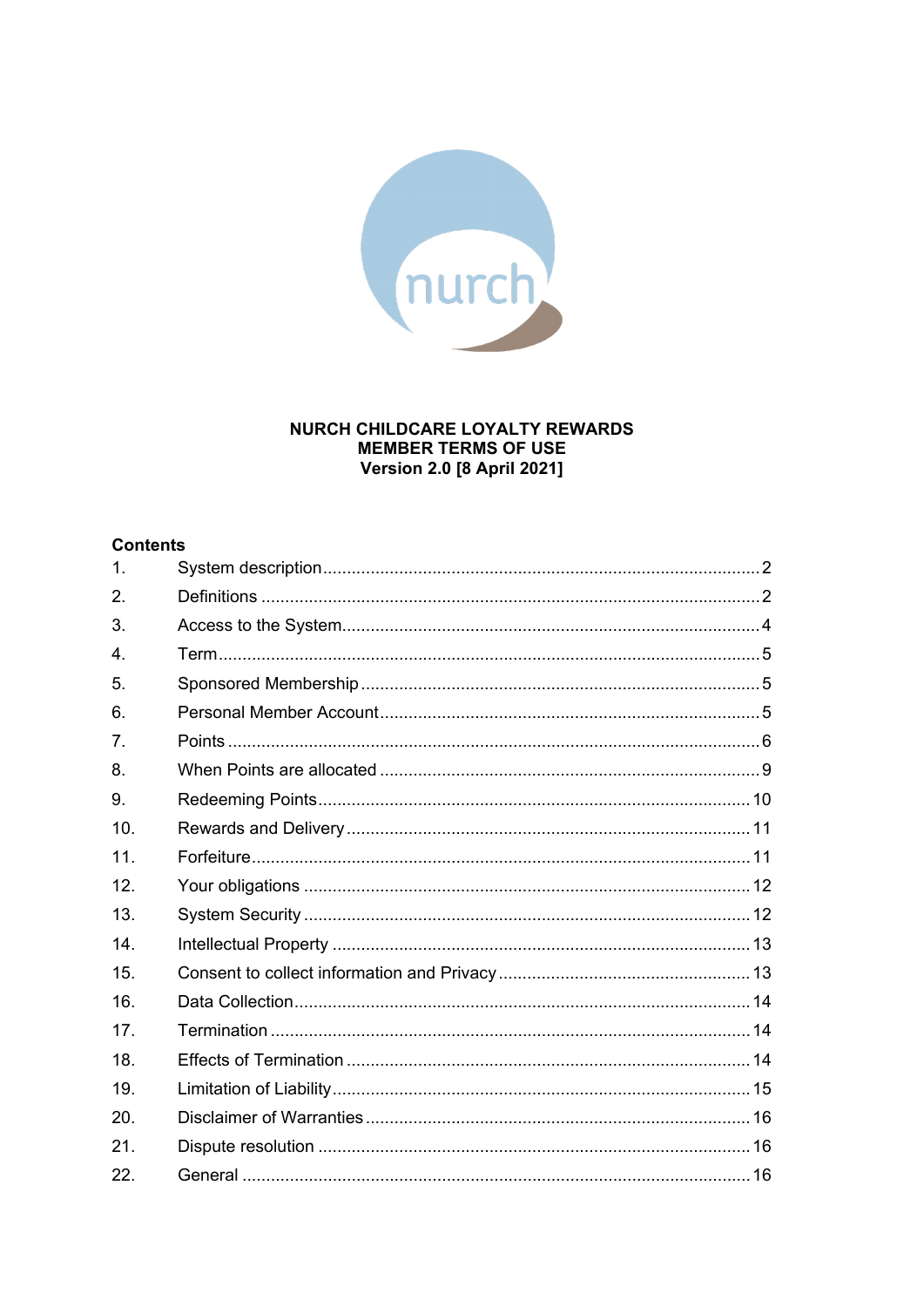## <span id="page-1-0"></span>**1. System description**

- 1.1 The Nurch rewards system (the **System**) run by Nurch Pty Ltd ACN 628 836 331 (**Nurch**) is designed to enable sponsored Members to earn Points (capable of redemption under these Terms) to reward their loyalty and usage of their preferred Childcare Provider who has agreed to sponsor their Membership.
- <span id="page-1-2"></span>1.2 This System is only available to persons who are:
	- (a) Using a childcare service located in Australia that is a System Participant, and for so long as that System Participant continues to Sponsor your membership; and
	- (b) legally considered to be an adult in Australia or have the legal capacity to sign a contract in Australia.
- 1.3 By accepting these Terms, you warrant that you satisfy the conditions in clause [1.2](#page-1-2) immediately above.

## <span id="page-1-1"></span>**2. Definitions**

- 2.1 **\$**: refers to Australian dollars.
- 2.2 **ACL**: the Australian Consumer Law at Schedule 2 of the Competition and Consumer Act 2010 (Cth).
- 2.3 **Billing Cycle:** means, for the purposes of calculating Points, each seven day period beginning on a Monday and ending on the following Sunday.
- 2.4 **Business Day**: a day other than a Saturday, Sunday or public holiday in Brisbane, Queensland, Australia.
- 2.5 **Childcare Provider**: a provider of centre based day care (including long day care and occasional care), and outside school hours care (including before, after and vacation care services) located in Australia.
- 2.6 **Closing Procedure**: the procedure to be followed by Nurch upon the termination of a Member account in accordance with the Member Terms. The Closing Procedure may be updated by Nurch from time to time, with any updates to be published on the Website and come into effect on the date of publication, or any other date notified by Nurch.
- 2.7 **Content:** all copyright, database rights text, graphics, user interfaces, visual interfaces, photographs, trademarks, logos, sounds, music, artwork, software code and the design, structure, selection, coordination, expression, "look and feel" and arrangement of such content relating to or used in the System, including Nurch Intellectual Property.
- 2.8 **Enrolled Child**: means any child for which you are parent or guardian who is enrolled in the Sponsor Centre.
- 2.9 **Full**-**Day Booking**: any session booking with your Sponsor Centre of at least 5 hours duration.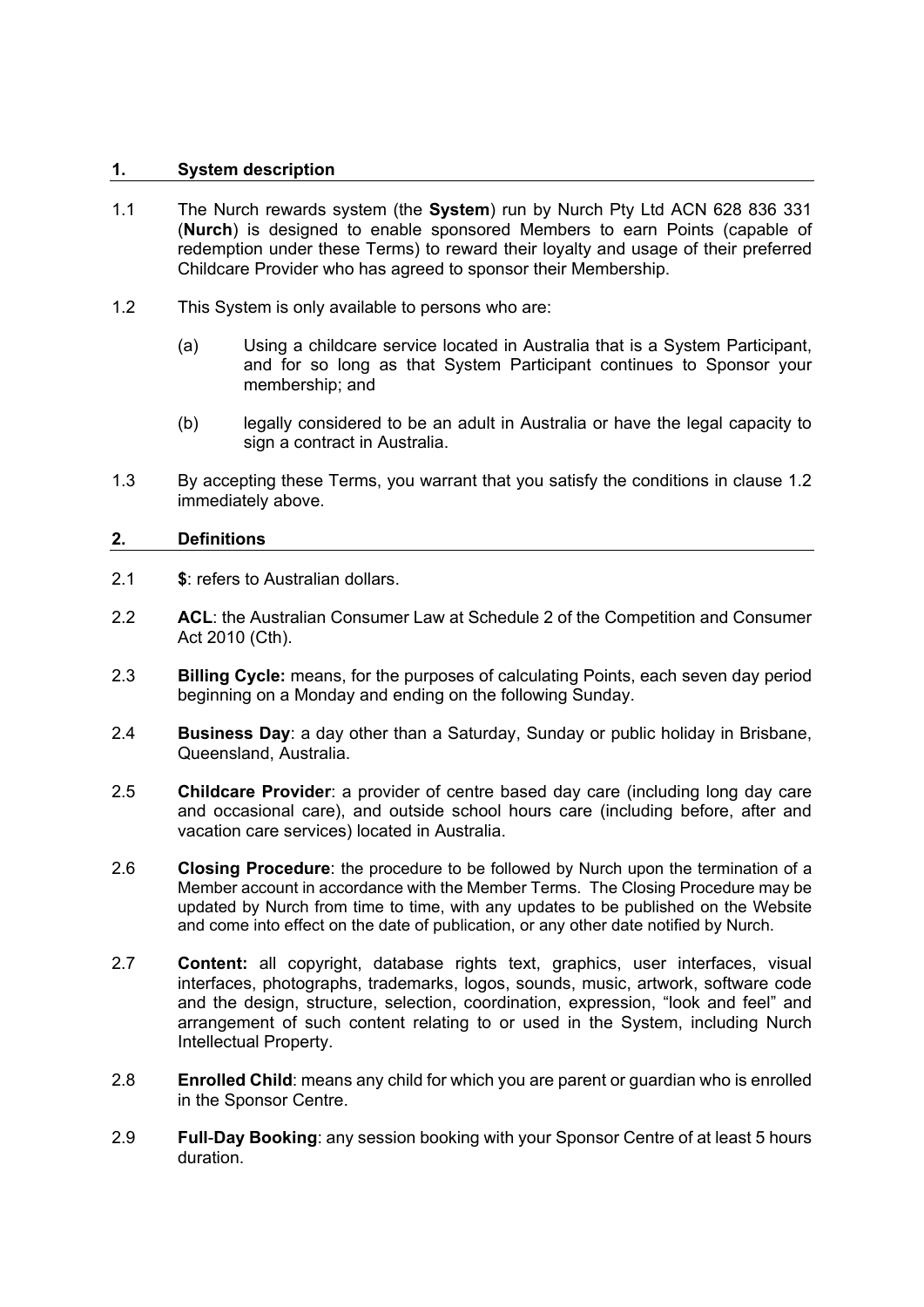- 2.10 **Intellectual Property**: includes all inventions; discoveries; innovations; novel or technical information and data; processes; patents; computer programs; software; code; drawings; plans; specifications; trade marks; designs; trade secrets; know-how; domain names; and any work resulting from intellectual activity in the industrial, scientific, education, literary or artistic fields.
- 2.11 **Nurch:** Nurch Pty Ltd ABN 73 628 836 331 being the administrator of the System, or its authorised representatives.
- 2.12 **Nurch Intellectual Property**: means Intellectual Property owned by Nurch, including the Background Intellectual Property and (without limitation) any other Intellectual Property relating to the creation, use and commercialisation of the System.
- 2.13 **Member(s)**: a parent and/or guardian of a child attending a System Participant that has received member sponsorship and been granted access to the System by Nurch.
- 2.14 **Membership Class**: the class allocated to you by your Sponsor Centre (at its sole discretion) or by your continued accumulation of Membership Credits, in accordance with clause [7.3](#page-6-0) and these Terms.
- 2.15 **Membership Credits**: has the meaning given in clause [7.3.](#page-6-0)
- 2.16 **Minimum Redemption Value**: has the meaning given in clause [9.4.](#page-9-1)
- 2.17 **Out-of-Pocket Expense** or **OOP**: that portion of fees paid personally by you to your Sponsor Centre attributable to each Billing Cycle, that is left over after the application of any discount, subsidy, rebate or similar benefit (including those payable by the Australian Government from time to time); as represented to Nurch by your Sponsor **Centre**
- 2.18 **OOP Day**: for each Enrolled Child, is a calendar day on which that child was booked to attend the Sponsor Centre and for which all OOP has been fully paid (with Partial-Day Bookings counted as one (1)).
- 2.19 **Partial-Day Booking**: any session booking with your Sponsor Centre that is less than a Full-Day Booking.
- 2.20 **Personal Information**: has the same meaning as defined in the *Privacy Act 1988* (Cth).
- 2.21 **Points**: points awarded to Members for participating in the System in accordance with these Terms, including as more fully described at clause [7.](#page-5-0)
- 2.22 **Promotion**: a promotion offered by your Sponsor Centre to you whether via the Portal or otherwise which (subject to your acceptance and availability) will entitle you to earn additional Points in accordance with the terms and conditions of that promotion. *For example: 5x Points calculated on your OOP for each Monday attended for a specific period.*
- 2.23 **Privacy Laws**: the *Privacy Act 1988* (Cth), including the Australian Privacy Principles.
- 2.24 **Redemption Value**: the dollar value for which Points may be redeemed, which as at the date of these Terms, is equal to one thirtieth (1/30) of one dollar (\$1) for each Point. *For example, the Redemption Value of 300 Points is \$10.00.*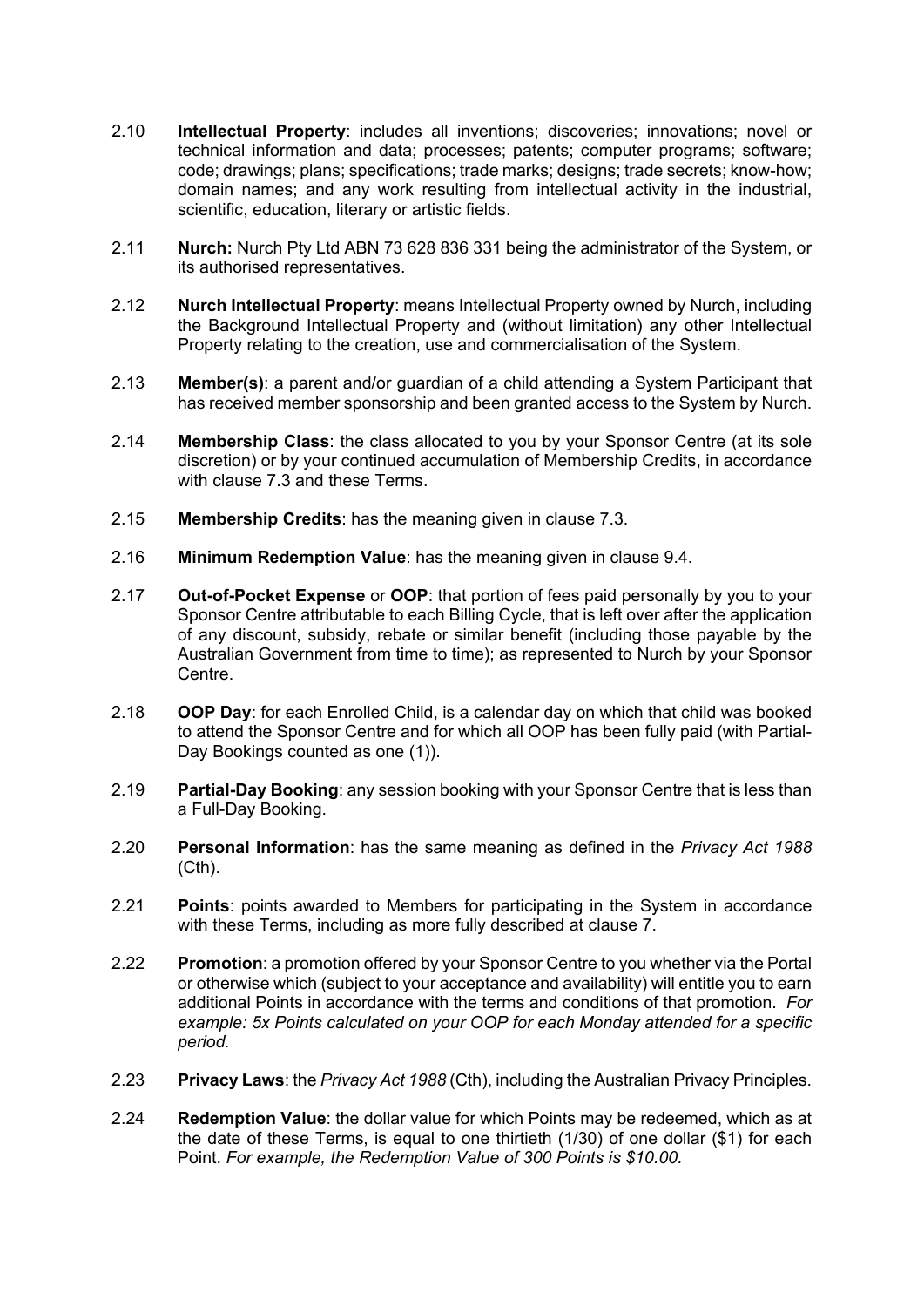- 2.25 **Rewards System Agreement**: the written contract between Nurch and your Sponsor Centre which provides (amongst other things) for your Membership.
- 2.26 **Rewards**: any Rewards and/or vouchers that may form part of the range of such available for purchase from time to time by Members when redeeming Points through the System.
- 2.27 **Sponsor Centre**: a System Participant that has sponsored your Membership, including by causing you to be invited to be a Member, provision of information to Nurch and meeting the ongoing costs associated with your Membership.
- 2.28 **System:** the Nurch Rewards program accessible online and through mobile devices, as described in these Terms.
- 2.29 **System Participant**: a Childcare Provider with a continuing legally binding agreement with Nurch to participate in the System, including with respect to sponsoring Members, provision of information to Nurch to allow calculation and provision of Points and meeting all costs of their Members' participation in the System.
- 2.30 **Terms**: this document, and any other documents referred to in it; or any updates or replacements notified by Nurch from time to time.
- 2.31 **Website** means www.nurch.com.au.
- 2.32 **You** or **Your**: unless these Terms indicate otherwise, the Member holding the relevant Nurch account.

#### <span id="page-3-0"></span>**3. Access to the System**

- 3.1 By receiving access to the System, you agree to be bound by these Terms.
- 3.2 You must not do anything with the System which is not expressly permitted by these Terms.
- <span id="page-3-2"></span>3.3 Subject to clause [3.5,](#page-3-1) Nurch may at any time for any reason and without notice to you, modify, suspend, withdraw or terminate operation of or access to the System including any functionalities of the system. Nurch may also upgrade the System for fixes, and to add support for new functions or services.
- <span id="page-3-3"></span>3.4 Subject to clause [3.5](#page-3-1) and clause [9.5,](#page-9-2) Nurch may change these Terms and any related policy or procedure (including without limitation the Privacy Policy and Complaint Handling Procedure) from time to time, including (without limitation) making changes to the Points that may be earned, the range of Rewards and the number of Points required for Rewards, and the period for expiry of existing or future Points. Nurch suggests that you check these Terms for any changes from time to time. Your continued use of the System following any changes will mean that you accept and agree to the updated version of these Terms.
- <span id="page-3-1"></span>3.5 Nurch's rights under clauses [3.3](#page-3-2) and [3.4](#page-3-3) are subject to Nurch's compliance with Australian law (including the ACL, Privacy Laws, the Corporations Act 2001 (Cth) and any requirements of the Australian Securities and Investments Commission). Any changes made by Nurch to this System will be notified to Members and Sponsor Centres (wherever possible prior to becoming effective), including by email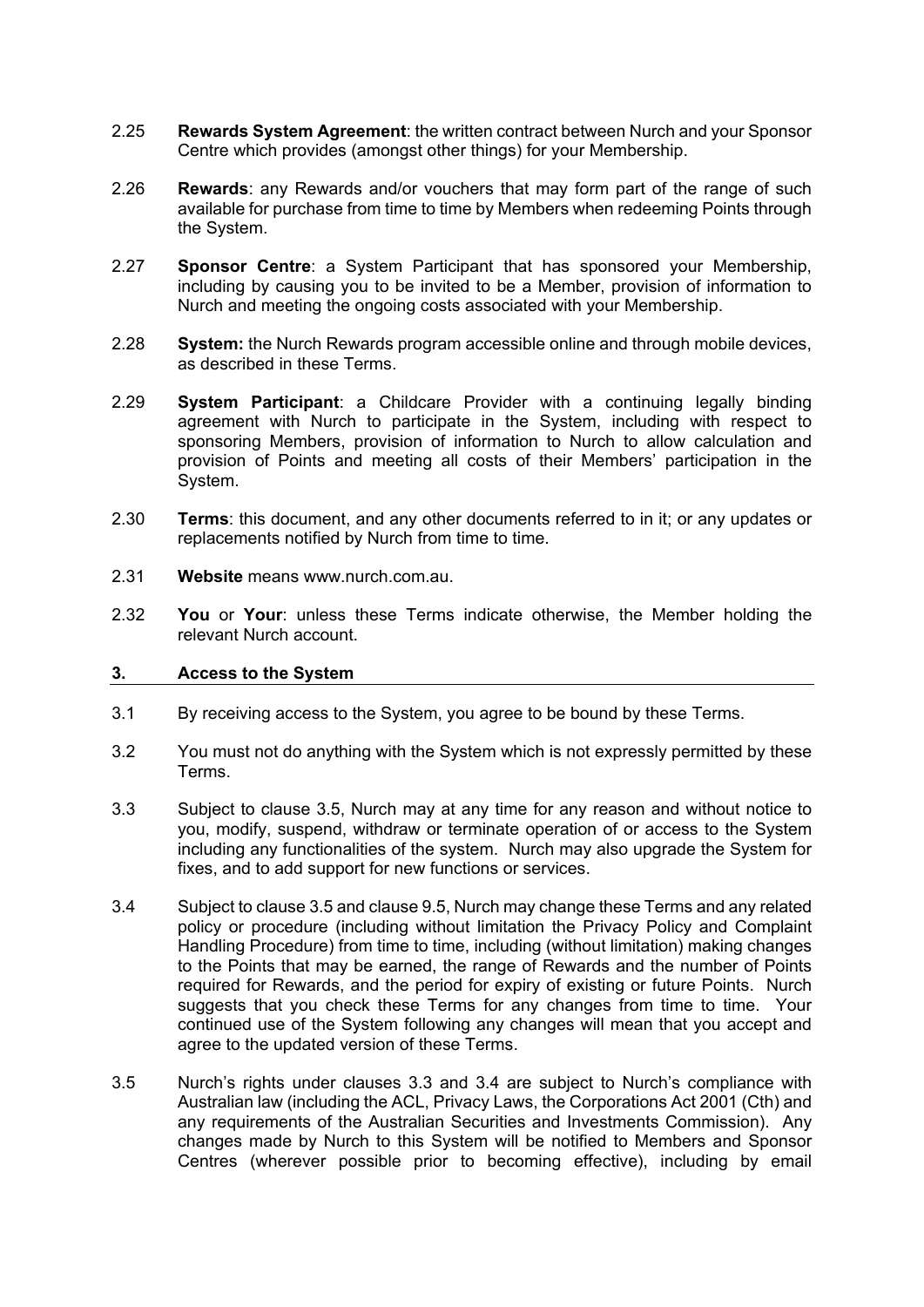notification sent through the System, posting of notices on the Website and any other notification permitted by these Terms from time to time.

#### <span id="page-4-0"></span>**4. Term**

- 4.1 These Terms (as amended from time to time) commence immediately upon you accepting these Terms and using the System and continue until your Membership is cancelled or terminated by Nurch.
- 4.2 Your Membership may be cancelled or terminated if your Sponsor Centre ceases to Sponsor your Membership or the arrangements with your Sponsor Centre are terminated or suspended, and as otherwise provided for by clause [17.](#page-13-1)

#### <span id="page-4-1"></span>**5. Sponsored Membership**

- 5.1 Your Membership in the System is sponsored by your Sponsor Centre who will meet all costs of your participation in the System; but is otherwise free of charge to you as a Member.
- 5.2 You will be responsible for any third party fees and charges incurred by you in relation to accessing the System, including all fees payable by you to your Sponsor Centre.
- 5.3 You may apply to be a Member of the System if you have an Enrolled Child with a System Participant and they have elected to become your Sponsor Centre, by causing you to receive an invitation to Membership, or as otherwise agreed between you, your Sponsoring Centre and Nurch.
- 5.4 To become a Member, you must register online and accept these Terms.
- 5.5 Nurch may refuse your application for Membership for any reason.
- 5.6 Memberships are tied to your Sponsor Centre, are not transferable between System Participants and remain the property of Nurch.
- 5.7 Your Sponsor Centre is solely responsible for activating, allocating or disabling a Membership Class towards your membership and informing Nurch about your allocated Membership Class. Once activated, allocated or disabled by your Sponsor Centre, Nurch is solely responsible to apply the necessary changes towards your Membership.
- 5.8 The scale of Membership Classes and applicable multipliers are contained in clause [7.3](#page-6-0) and published on the Website, and may change from time to time.

#### <span id="page-4-2"></span>**6. Personal Member Account**

- 6.1 You will be able to use your personal account through the Portal (by logging on with the email and password set by you) to:
	- (a) view your Points balances, transaction history, Membership Class and Membership Credits;
	- (b) view personalised offers and Promotions (made available to you by your Sponsor Centre) that you are currently participating in;
	- (c) use your Points to redeem Rewards; and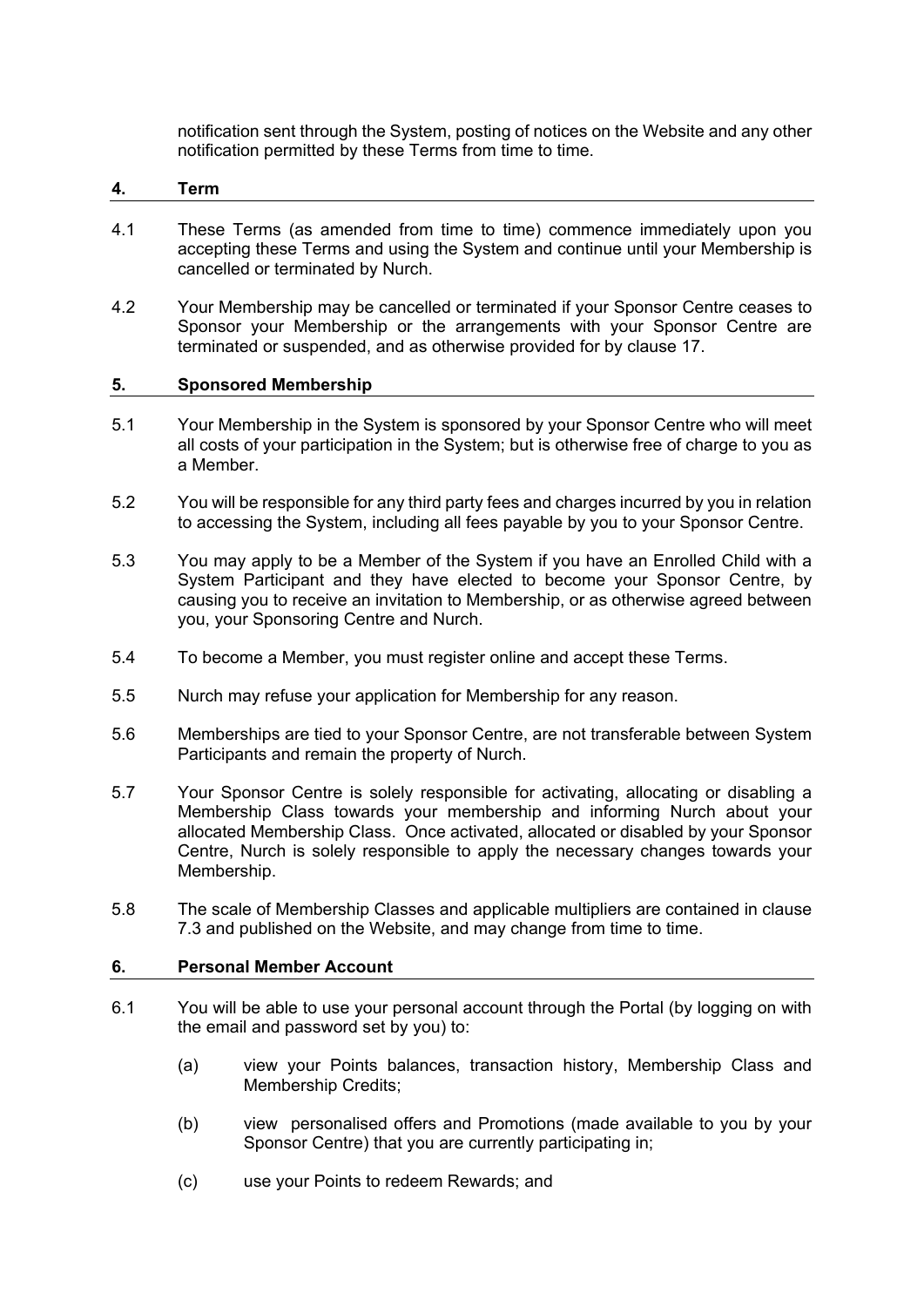- (d) lodge a complaint and access dispute resolution processes.
- 6.2 If any information stored in the System regarding you or your child(ren) is incorrect in any way, you should contact your Sponsor Centre to resolve the matter.

## <span id="page-5-0"></span>**7. Points**

7.1 You may earn Points by transacting directly with your Sponsor Centre who will purchase Points on your behalf.

# <span id="page-5-1"></span>7.2 **Points Table**

The types of Points available and the manner in which they are earned by or allocated to you may vary from time to time and presently comprise:

| <b>Point Type</b>                                                                                                                                                                                                                                                                                    | <b>Manner Earned</b>                                                                                                                                                                                         | <b>Base number</b>                                                                                                                                                                                                     | <b>Class</b><br><b>Multiplier</b><br>applied?                                            |
|------------------------------------------------------------------------------------------------------------------------------------------------------------------------------------------------------------------------------------------------------------------------------------------------------|--------------------------------------------------------------------------------------------------------------------------------------------------------------------------------------------------------------|------------------------------------------------------------------------------------------------------------------------------------------------------------------------------------------------------------------------|------------------------------------------------------------------------------------------|
| General<br><b>Points</b>                                                                                                                                                                                                                                                                             | Based on<br>your average<br>daily OOP for<br>bookings<br>attended and fully paid for<br>(see clause 7.5).                                                                                                    | 1 Point for each \$1.00<br>of OOP paid.                                                                                                                                                                                | Yes                                                                                      |
| <b>Promotional</b><br>Points                                                                                                                                                                                                                                                                         | Additional points earned for<br>promotional days attended<br>and paid for, if you have<br>successfully accepted<br>a<br>Promotion via the System or<br>a Sponsor Centre.                                     | The number of<br><b>General Points you</b><br>are otherwise eligible<br>to earn on the<br>promotional day<br>multiplied by the<br>applicable multiplier<br>set out in the terms<br>and conditions of the<br>Promotion. | $Yes - But only$<br>if Class<br>Multiplier is<br>higher than<br>Promotion<br>multiplier. |
| <b>Special</b><br>Additional points that may<br><b>Occasion</b><br>purchased<br>on<br>be<br>your<br><b>Points</b><br>behalf by your Sponsor<br>Centre, at their discretion, if<br>your Enrolled Child attends<br>the Sponsor Centre during<br>the week of a special day<br>(such as their birthday). |                                                                                                                                                                                                              | Purchased at the<br>Sponsor Centre's<br>discretion, as a<br>bonus to you and<br>your child.<br>Promotion must have<br>been offered by your<br>Sponsor Centre and<br>successfully<br>accepted by You.                   | <b>No</b>                                                                                |
| Ambassador<br><b>Points</b>                                                                                                                                                                                                                                                                          | Additional points that may<br>purchased<br>be<br>on<br>your<br>behalf by your<br>Sponsor<br>Centre, at their discretion,<br>for example because of your<br>support of or referrals to the<br>Sponsor Centre. | Purchased<br>the<br>at<br>Centre's<br>Sponsor<br>discretion, as a bonus<br>to you.                                                                                                                                     | <b>No</b>                                                                                |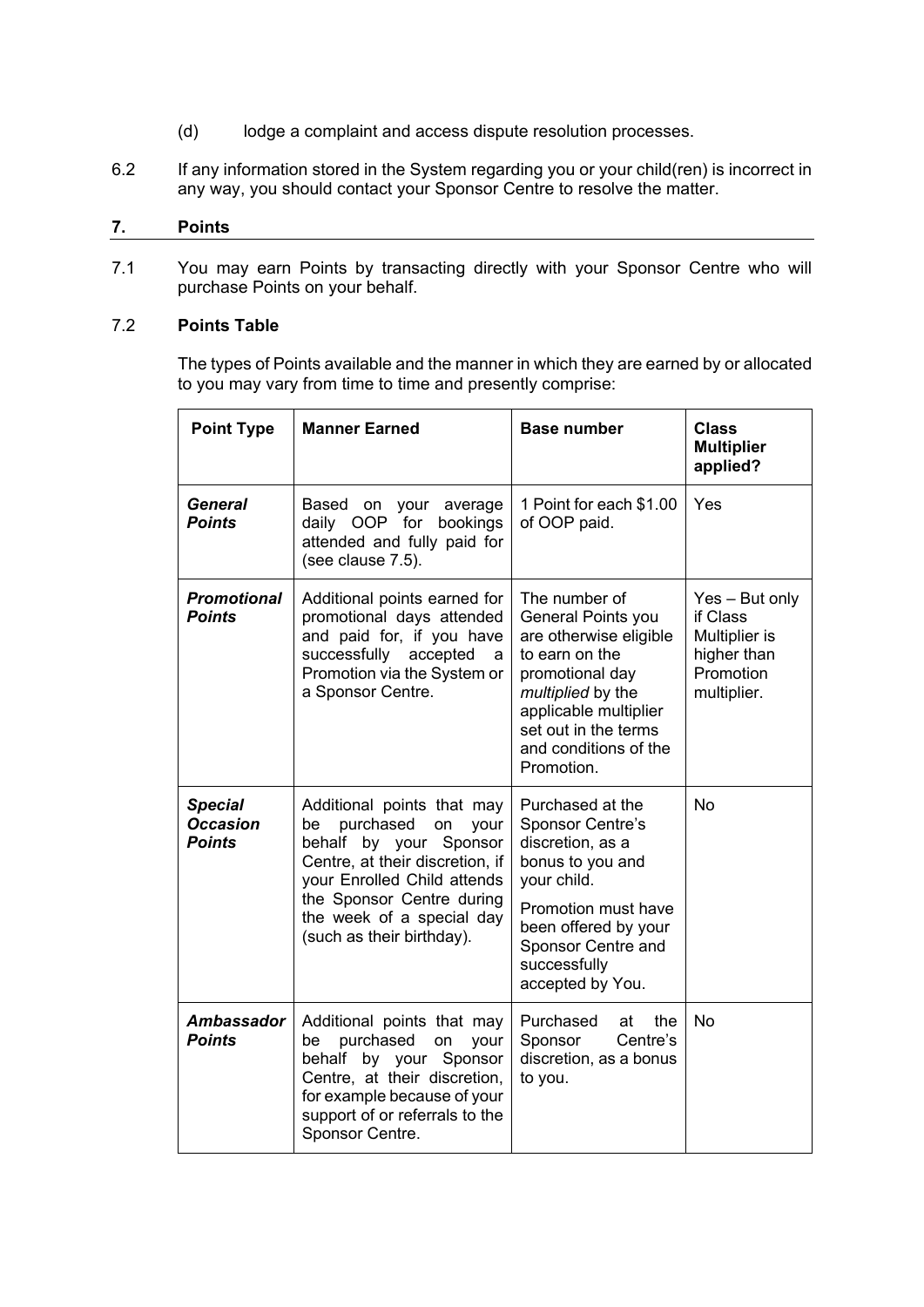| <b>ADR Points</b> | Points that may be<br>purchased on your behalf by   circumstances.<br>your Sponsor Centre or<br>allocated by Nurch (free of<br>charge) as an agreed<br>resolution to a dispute or<br>complaint.                                                                                            | Variable<br>to | <b>No</b> |
|-------------------|--------------------------------------------------------------------------------------------------------------------------------------------------------------------------------------------------------------------------------------------------------------------------------------------|----------------|-----------|
|                   | Unless otherwise agreed by<br>Nurch, ADR Points are only<br>available in respect of a<br>dispute or complaint that<br>arises from an event (or<br>omission) which occurred no<br>longer than 6 months prior to<br>the complaint first being<br>notified to Nurch [or a<br>Sponsor Centre]. |                |           |

## <span id="page-6-0"></span>7.3 **Membership Classes and Membership Credits**

- (a) The base number of points shown in the Points Table above may change depending on your Membership Class and relevant multiplier.
- (b) Unless 'No Status' has been selected by your Sponsor Centre:
	- (i) Your Membership Class is initially set by your Sponsor Centre, failing which it defaults to the lowest class, being Bronze; and
	- (ii) Your ability to advance to the next Membership Classes is then determined by the accumulation of Membership Credits.
- (c) Membership Credits will be awarded on the basis of scheduled bookings irrespective of payment or attendance, as follows:
	- (i) Full Day Bookings shall earn 1 Membership Credit;
	- (ii) Partial-Day Bookings shall earn 0.5 Membership Credits.
- (d) Membership Classes and class multipliers may vary from time to time, and are presently set at:

| <b>Membership Class</b> | <b>Membership Credits</b><br>(based on days attended) | <b>Class Multiplier</b> |
|-------------------------|-------------------------------------------------------|-------------------------|
| No Status               | (Membership)<br>Credits<br>0<br>not<br>applicable)    | 1x                      |
| <b>Bronze</b>           | $0 - 99$                                              | 1x                      |
| Silver                  | $100 - 299$                                           | 1.25x                   |
| Gold                    | $300 - 499$                                           | 1.5x                    |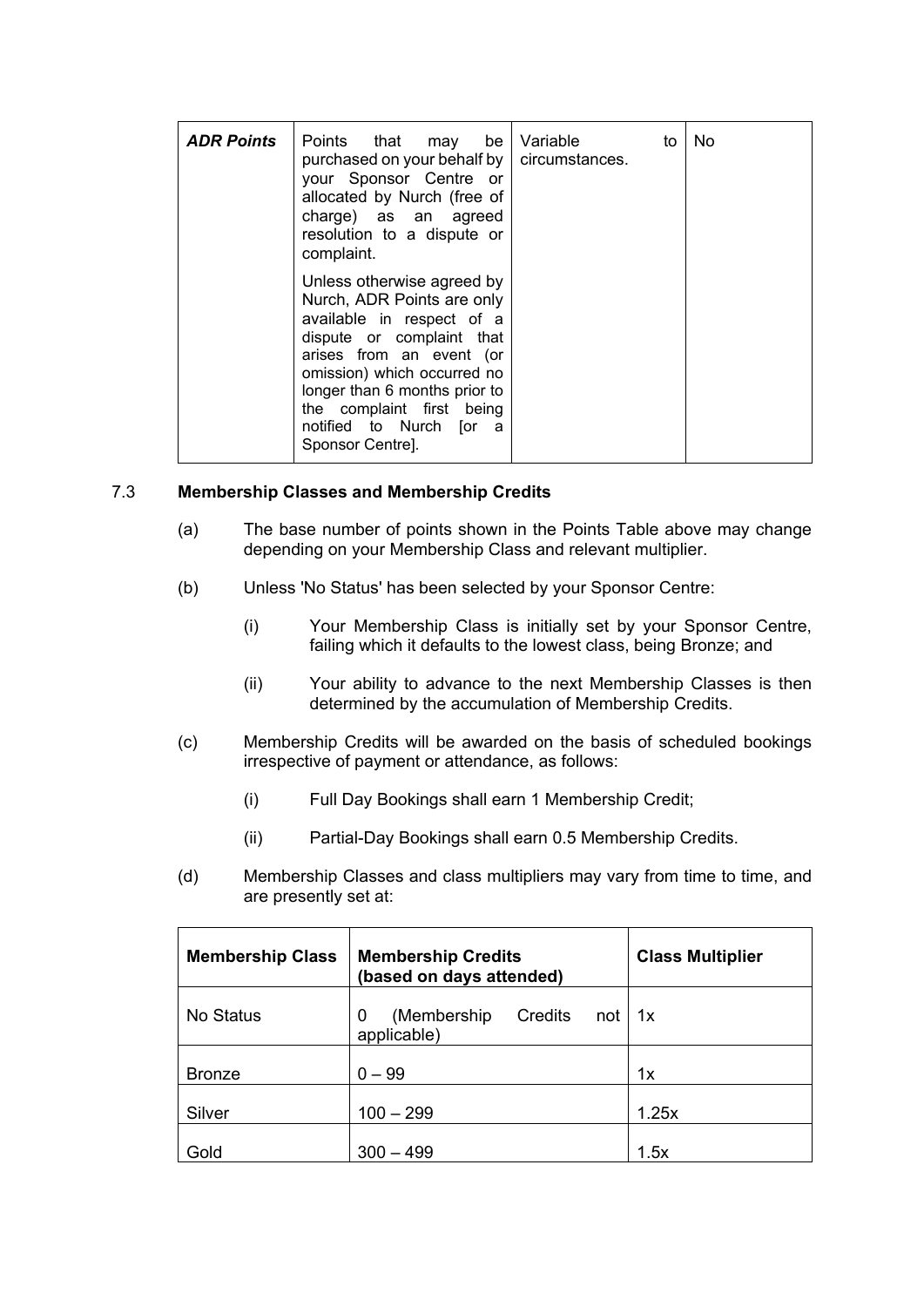| Platinum | 500 or more                                                                                                                                                                                                 | 2x                                             |
|----------|-------------------------------------------------------------------------------------------------------------------------------------------------------------------------------------------------------------|------------------------------------------------|
| Diamond  | Not applicable – This Membership<br>Class can be applied at the<br>discretion of your Sponsor Centre.                                                                                                       | Up to a maximum of<br>30x<br>To be set at your |
|          | Diamond Memberships can also<br>be dis-applied at the discretion of $\vert$ discretion.<br>the Sponsor Centre. Affected<br>Memberships will revert back to the<br>otherwise applicable Membership<br>Class. | Sponsor Centre's                               |

## <span id="page-7-1"></span>7.4 **Inactive Memberships – suspension and closure**

- (a) If your Sponsor Centre does not record any bookings for any of your Enrolled Child(ren) for a period of 12 consecutive months your Membership will become suspended, your Membership Credits will expire and your Nurch account will be closed in accordance with the Closing Procedure.
- (b) Subject to Your Sponsor Centre paying any applicable fees to Nurch, your Sponsor Centre has sole discretion to reinstate your Membership after it has been suspended or closed and can (at its sole discretion) restore your Membership Credits or choose an appropriate Membership Class for your reinstated Membership.

## <span id="page-7-0"></span>7.5 **Points Calculation – General**

- (a) General Points and Promotional Points (and if expressly stated in a Promotion the Points that may be earned through that Promotion), are calculated on the basis of the daily average OOP that you paid to your Sponsor Centre during each Billing Cycle for each of your Enrolled Children.
- (b) Your daily average OOP for a Billing Cycle is calculated (per Enrolled Child) by your Sponsor Centre by *dividing* the total dollar value of your OOP (per Enrolled Child) *by* the number of OOP Days.
- (c) Nurch is entitled to rely absolutely on the daily average OOP amount (as a dollar value) supplied by your Sponsor Centre to calculate your Points.
- (d) Nurch will calculate your Points by reconciling this dollar value against days scheduled to attend in the order of days attracting the highest multiplier, to the lowest (based on all Promotions in which the Member participated).

*Example 1: if you have one child that attends the Sponsor Centre for three days from Monday to Wednesday during the Billing Cycle and your total OOP for that Billing Cycle is \$150, you will earn a minimum of 50 Points for the three days of attendance recorded during that Billing Cycle, being a total of 150 Points.*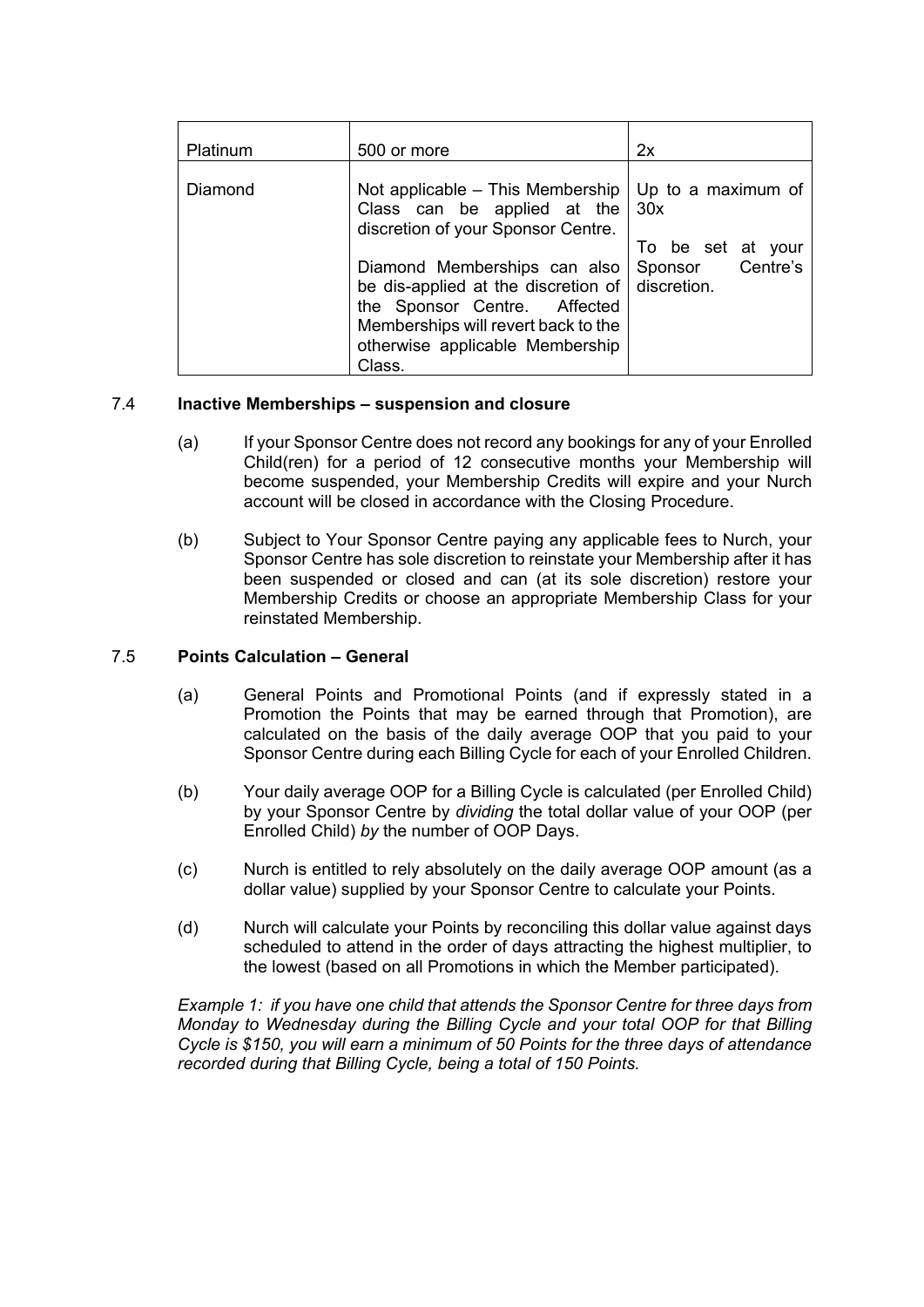# 7.6 **Points Calculation** – **Promotional and Class Multipliers**

Your Points earned on each day of the Billing Cycle (in accordance with clause [7.3](#page-6-0) and [7.5\)](#page-7-0) may be multiplied in accordance with the following factors (without limitation):

(a) **Promotional multiplier**: your Sponsor Centre may elect to request that Nurch apply a promotional multiplier to any Points you may earn on particular days or events.

> *Example 2: Using Example 1 above, if you participated in a Promotion run by your Sponsor Centre offering 5x Points for attendance on the Monday, your Points earned for the Monday (i.e. 50 Points) will be multiplied by 5 and added to the remaining Points earned on the Tuesday and Wednesday; resulting in a total of 350 Points during that Billing Cycle.*

- (b) **Membership Class multiplier**: If indicated in the Points Table in clause [7.2,](#page-5-1) your Points will be multiplied by the multiplier that applies to your designated Membership Class only if there is no other higher promotional multiplier in relation to that OOP Day, as determined by the Sponsor Centre and assigned to you via the System. Not all types of Points are subject to the Membership Class multiplier (refer to clause [7.2\)](#page-5-1)
- 7.7 It is the responsibility of the Sponsor Centre to inform you of Promotions available by initiating notices to you through the System.
- 7.8 By providing information to Nurch regarding your usage of the Sponsor Centre's services and your OOP, your Sponsor Centre represents and warrants to Nurch (under the terms of the Reward System Agreement) that:
	- (a) all information provided by the Sponsor Centre is accurate and complete such that Nurch may rely on it absolutely; and
	- (b) your OOP has been paid to the Sponsor Centre and all calculations of OOP and daily average OOP are correct at the time provided.
- 7.9 Nurch takes full responsibility for calculating the Points that you will receive (based on data provided by the Sponsor Centre), but expressly disclaims all liability and responsibility for calculating the dollar value of your OOP or daily average OOP (which you acknowledge is the sole responsibility of your Sponsor Centre under the terms of their Reward System Agreement).
- 7.10 You may check your Points balance through the System. Nurch may also, at its sole discretion, periodically send you a Points summary statement using the contact details you provided.
- <span id="page-8-0"></span>7.11 Points cannot be transferred, sold, or given to any other person or Member.

# **8. When Points are allocated**

8.1 Nurch will not and is not obliged to recognise any Points for a Billing Cycle until such time as all fees connected with your Membership and referable to that Billing Cycle have been paid for in full by your Sponsor Centre.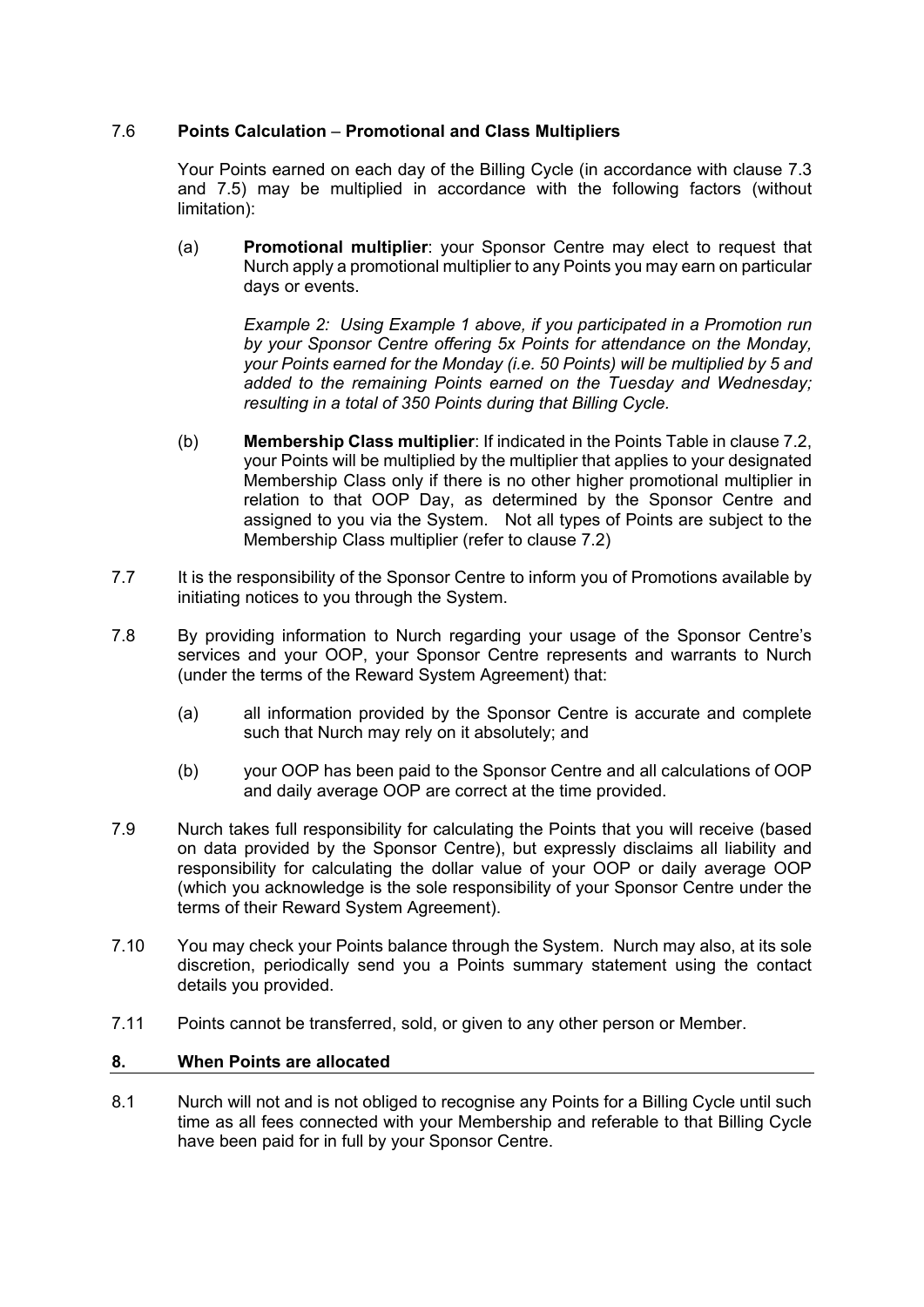- 8.2 Nurch is not responsible for determining your eligibility for Points or reconciliations of your Points against bookings with, and invoices issued by your Sponsor Centre.
- 8.3 In allocating Points, Nurch relies solely on information and payments provided to it by your Sponsor Centre.
- 8.4 Points purchased and applicable Membership Classes are solely at the discretion of your Sponsor Centre and Nurch makes no representations in relation to eligibility or policies adopted by your Sponsor Centre.
- 8.5 The allocation of Points will generally take up to 14 days following the end of a Billing Cycle, but may take longer.
- <span id="page-9-3"></span>8.6 If your Sponsor Centre has not paid these fees when due in accordance with their Rewards System Agreement, Nurch may (but is not obliged to) commence debt collection processes. In the event that the fees are subsequently recovered, Nurch will recognise the Points to which they relate as soon as practicable thereafter.

## <span id="page-9-0"></span>**9. Redeeming Points**

- 9.1 You may only redeem Points after the Points have been allocated to you by Nurch.
- 9.2 Once sufficient Points are allocated to you, you may redeem your Points in return for a Reward.
- 9.3 Subject to any minimums specified by Nurch, Points may be redeemed for their Redemption Value.
- <span id="page-9-1"></span>9.4 Subject to clause [9.5,](#page-9-2) the minimum Redemption Value is \$10.00, or as otherwise determined by Nurch (and notified to Members and System Participants) by from time to time (**Minimum Redemption Value**).
- <span id="page-9-2"></span>9.5 You acknowledge that Nurch may change the Redemption Value but must:
	- (a) give You at least five (5) Business Days prior written notice of the change and of the date of effect of the change (**Effective Date**); and
	- (b) convert the balance of unredeemed Points, as at the Effective Date, into a number of Points that will maintain the same dollar value of Rewards for which those Points may be redeemed under the changed Redemption Value. *For example, if a current Redemption Value exists of 300 Points for \$10.00 and is changed to 330 Points for \$10.00, all of the unredeemed Points as at the date of the change would be increased by 10% so that 300 Points would become 330 Points.*
- 9.6 Details of Rewards available upon redemption of Points are available through the System.
- 9.7 The Rewards available for you to redeem are:
	- (a) subject to the terms and conditions attached to the Rewards, as imposed by any relevant third party supplier (or by Nurch as reasonably necessary to protect the legitimate interest of Nurch, including for example in the efficient and sustainable operation of the System) from time to time; and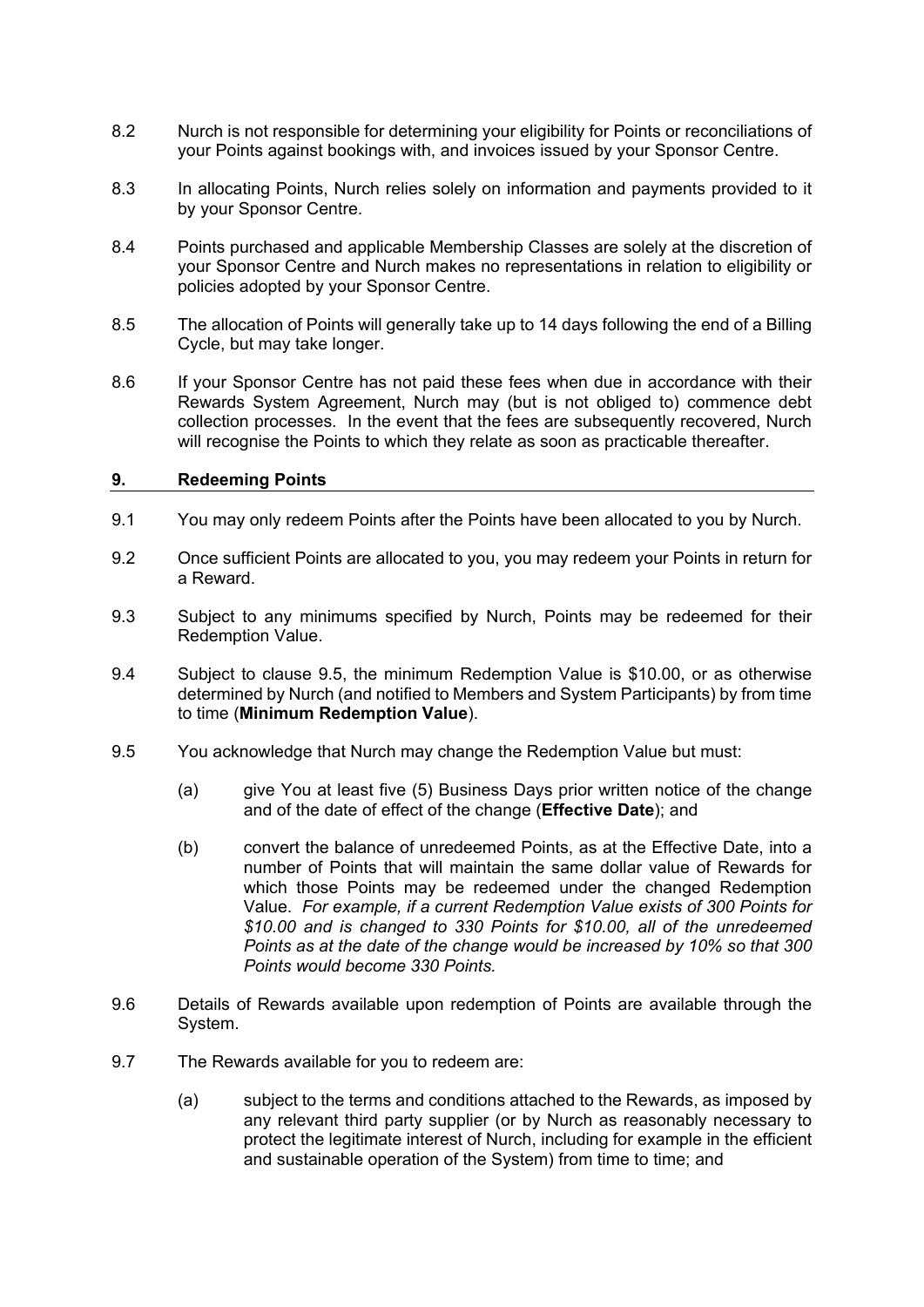- (b) dependent upon the availability of the particular Rewards from time to time.
- 9.8 Nurch is not responsible to you if any Rewards are unavailable for you to redeem from time to time.
- 9.9 You acknowledge and agree that Nurch is merely the provider of access to the System and is not the supplier of any Rewards.

#### <span id="page-10-0"></span>**10. Rewards and Delivery**

- 10.1 Unless otherwise stipulated, all Rewards available through the System shall be nonreloadable, not redeemable for cash and able to be used in one or more transactions at a single merchant only.
- 10.2 Once your Points are redeemed and the Reward is delivered to you the Reward (and any loss, theft or misuse) is at your risk. All Rewards capable of electronic delivery will be delivered by email to the email address stored in the System. You will be prompted to confirm any email or physical delivery address before finalising the redemption of your Reward and Nurch will be absolutely entitled to rely on that confirmation. Nurch is not responsible for any loss or theft during electronic delivery or postage.
- 10.3 Nurch shall take all reasonable steps to ensure that any Rewards available through its System:
	- (a) that are subject to any expiry, have the expiry date prominently displayed;
	- (b) are not subject to any post-supply fees; and
	- (c) are otherwise compliant with the ACL.

## <span id="page-10-2"></span><span id="page-10-1"></span>**11. Forfeiture**

- 11.1 If you do not redeem your Points within 12 months from the date of your last recorded attendance at your Sponsor Centre (**Forfeiture Date**), your Points will be dealt with or forfeited as follows:
	- (a) You will receive a notice no less than 10 Business Days prior to the Forfeiture Date advising: (1) the available Points and their Redemption Value; (2) the Forfeiture Date; and (3) stating that any Points that are not redeemed on or before the Forfeiture Date will be forfeited and Donated; and
- 11.2 any Points that are not redeemed by you by midnight on the Forfeiture Date will be automatically forfeited, with the Redemption Value to be Donated, with no further recourse against Nurch. For the purpose of this clause [11,](#page-10-1) "**Donate**" or "**Donated**" means donated by Nurch to a child related charity, as nominated by Nurch from time to time (or, if agreed by Nurch in writing from time to time, your Sponsor Centre) or transferred to an account to await Donation. Nurch may holds funds to be Donated for up to 4 months to enable Donations to be made in an orderly fashion.
- 11.3 If all of your Points have been redeemed or forfeited and Donated in accordance with clause [11.1,](#page-10-2) Nurch will close your account. If this occurs your Membership Credits will also be forfeited, unless your account is reactivated in accordance with clause [7.4.](#page-7-1)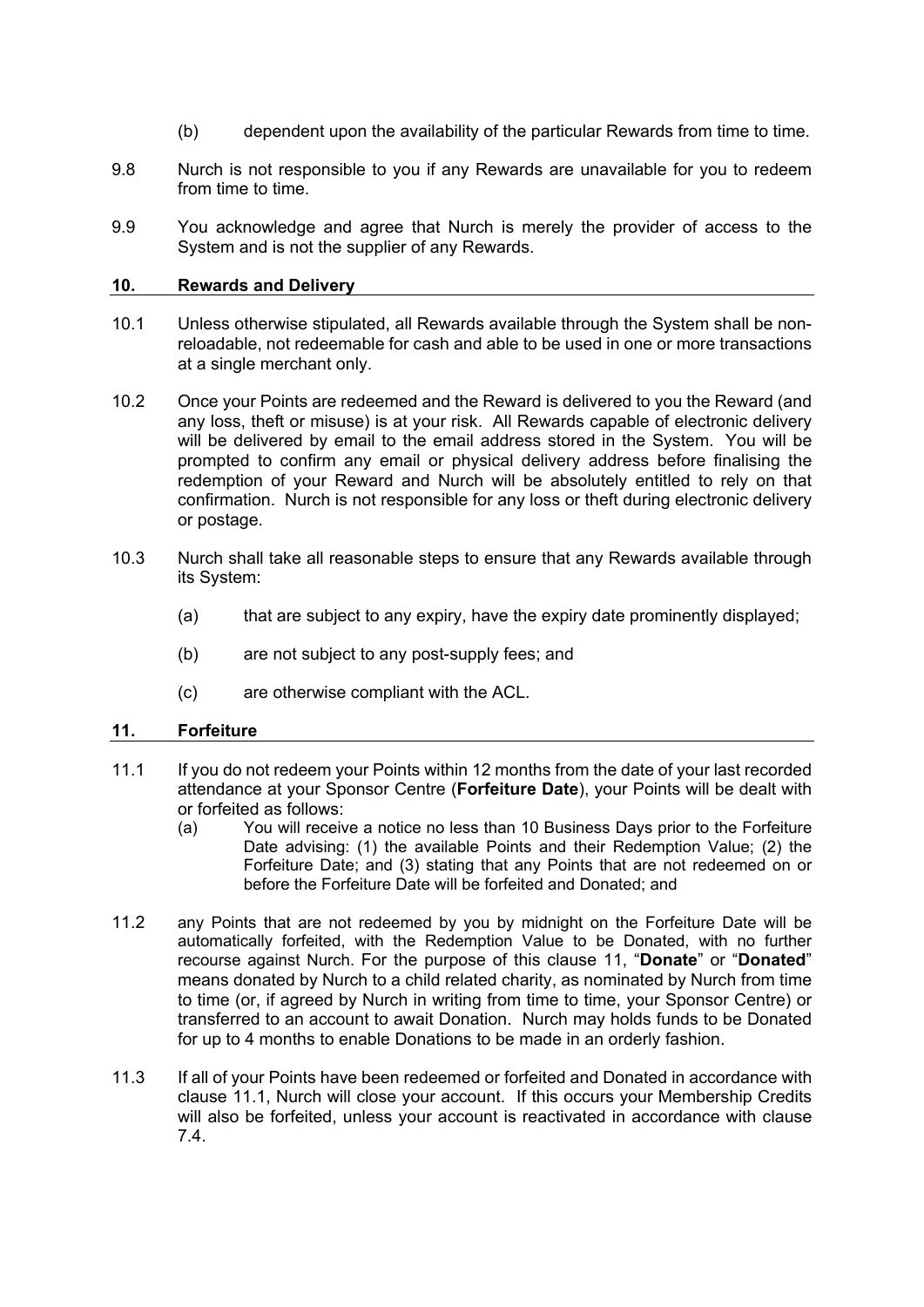### <span id="page-11-0"></span>**12. Your obligations**

- 12.1 As a condition of using the System, you must:
	- (a) only use the System in accordance with the terms of this Agreement;
	- (b) act in accordance with all reasonable directions given by Nurch from time to time, including in respect of security of the System and your member account (see clause [13\)](#page-11-1);
	- (c) immediately inform your Sponsor Centre if:
		- (i) your personal details change (including, but not limited to, your address, email address or phone number);
		- (ii) you discover any problem with the System;
		- (iii) you suspect or have reasonable knowledge of an actual or potential data breach, as defined by the Privacy Laws;
		- (iv) you would like your details removed from your account;
	- (d) take all reasonable steps to ensure that no virus or cyber-security weakness is introduced into Nurch's systems or platforms; and
	- (e) accept Nurch's Privacy Policy before accessing the System.

## <span id="page-11-1"></span>**13. System Security**

- 13.1 You are responsible for maintaining the confidentiality of the information you hold for your account, including your password, and for any and all activity that occurs under your account as a result of your failing to keep this information secure and confidential.
- 13.2 You must immediately notify Nurch of any unauthorised use of your account or password, or any other breach of security.
- 13.3 Nurch does not warrant and cannot ensure the security of any information or other data which you may transmit to Nurch. Any information or data which you transmit to Nurch is transmitted at your own risk.
- 13.4 Nurch reserves the right to remove your username or similar identifier in respect of your account if appropriate.
- 13.5 You may be able, through hypertext or other computer links, to gain access to other sites operated either by Nurch, its affiliates or other third parties ("**Linked Sites**") from time to time. Unless otherwise specified, the Linked Sites are not under Nurch's control. The Linked Sites may have different Terms and privacy requirements. Unless otherwise specified, Nurch is not responsible for the content of any Linked Sites, or any changes or updates to such sites. Nurch provide these links for your convenience only. You link to any such Linked Sites at your own risk. Nurch is not a party to any transaction between you and a Linked Site. Unless specified, Nurch does not sponsor, endorse, adopt, confirm, guarantee or approve of any material or representations made in those Linked Sites.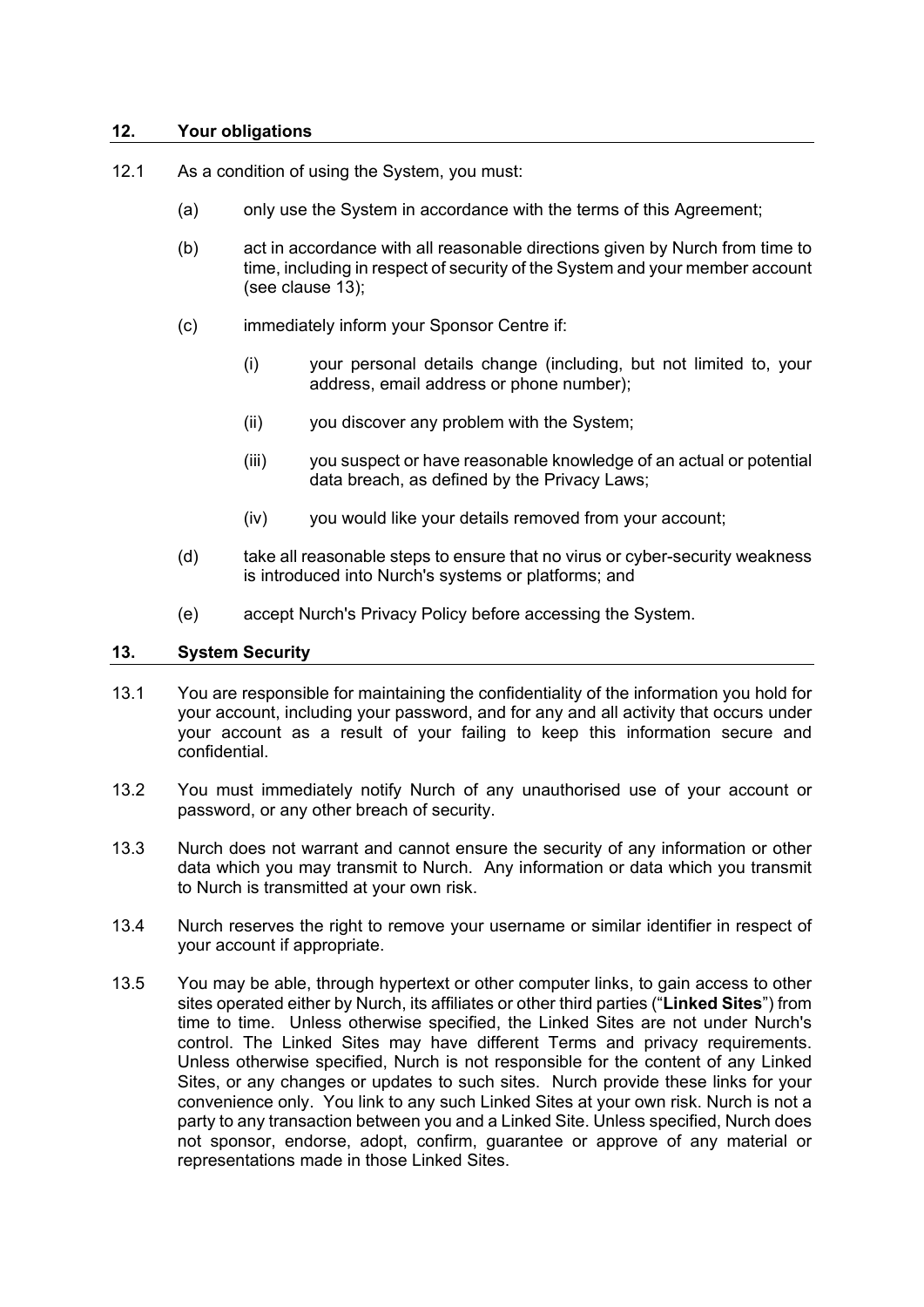## <span id="page-12-0"></span>**14. Intellectual Property**

- 14.1 Subject to your compliance with these Terms, Nurch grants to you a personal nonexclusive, non-transferable free revocable licence to use the System for your personal use in accordance with these Terms.
- 14.2 Except as expressly provided in these Terms, no part of the System and no Content may be copied, reproduced, republished, uploaded, posted, publicly displayed, encoded, translated, transmitted or distributed in any way, or used for any commercial purpose without Nurch's prior written consent.
- 14.3 You will not, nor allow third parties on your behalf to:
	- (a) make and distribute copies of Content;
	- (b) attempt to copy, reproduce, alter, modify, reverse engineer, disassemble, decompile, transfer, exchange or translate the System; or
	- (c) create any kind of derivative works of the System.
- 14.4 Any Intellectual Property or improvements to it created from or arising out of the performance of these Terms or in connection with the use of System (whether attributable to Nurch, a Sponsor Centre or otherwise) will become and remain Nurch's property and immediately form part of the Nurch Intellectual Property.
- 14.5 If you become aware of any infringement or threatened infringement of Nurch Intellectual Property or of any passing off or of a claim by a third party in respect of Nurch Intellectual Property, you must immediately inform Nurch of such alleged infringement by notice in writing giving full particulars and must provide all necessary information and assistance if Nurch determines that a proceeding should be commenced or defended.

## <span id="page-12-1"></span>**15. Consent to collect information and Privacy**

- 15.1 Upon becoming a Member you acknowledge, agree and consent to Nurch collecting (and your Sponsoring Centre providing) the following information and Personal Information about you and your child(ren) including (without limitation):
	- (a) your full name, email address, telephone number, residential post code, the name of children under your guardianship, and the date of birth (day and month only) of your child(ren), and other information that maybe provided by your Sponsor Centre to Nurch, in order for Nurch to provide you with access to the System;
	- (b) Information regarding your child(ren)'s attendance at the Sponsor Centre, and the amount of OOP paid by you;
	- (c) any other information which you authorise us to collect in accordance with our Privacy Policy.
- 15.2 You also consent to Nurch collecting any other information about you and your Enrolled Children which you voluntarily enter into the System (including any delivery address provided to receive redeemed Rewards).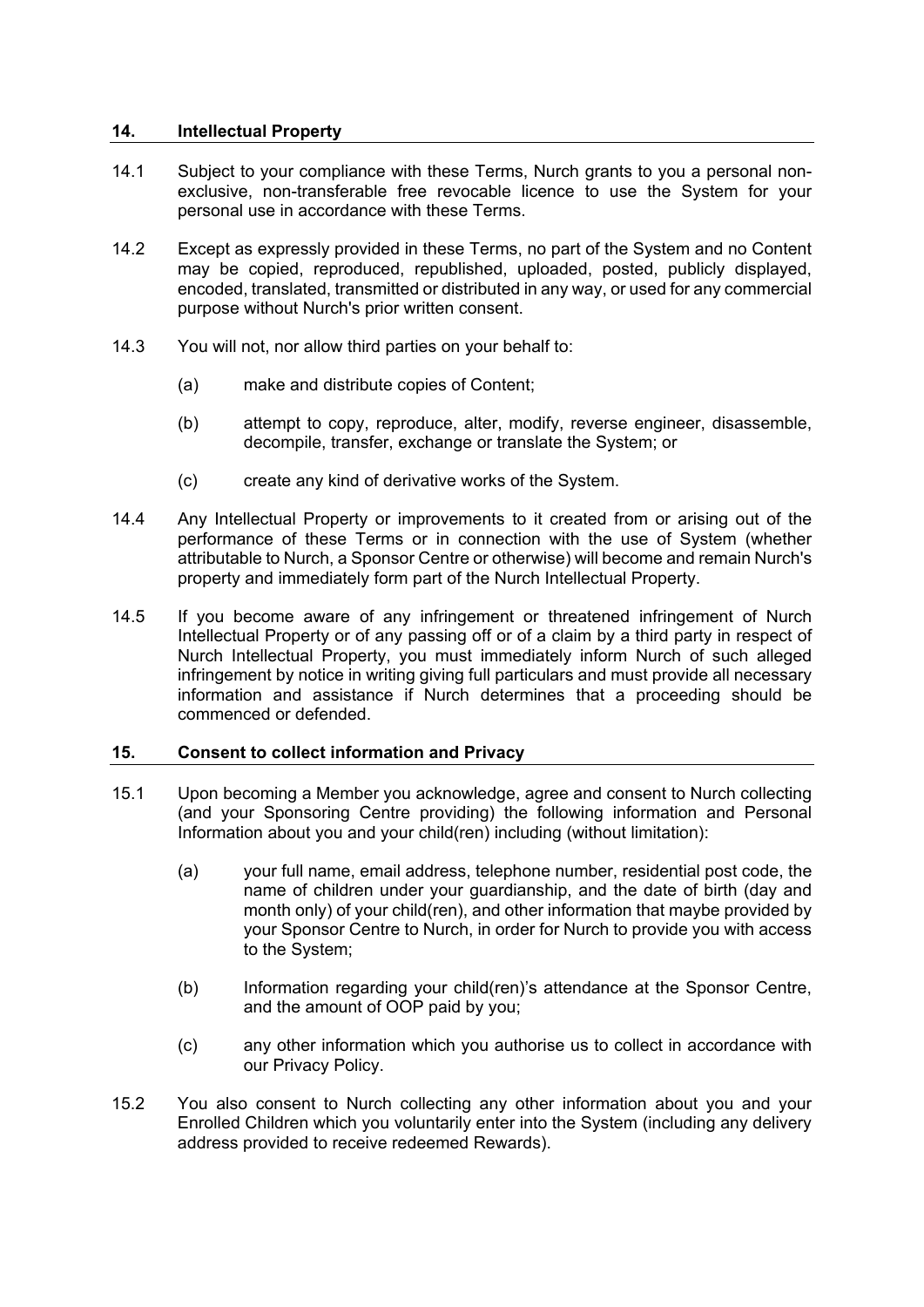15.3 The Nurch Privacy Policy forms part of these Terms. The Nurch Privacy Policy sets out what personal information Nurch collects, how Nurch uses it, to whom Nurch may disclose it and what your privacy choices are. Nurch's Privacy Policy is available on Nurch's website or on request to Nurch at any time.

### <span id="page-13-0"></span>**16. Data Collection**

- 16.1 You agree and acknowledge that any information or data supplied to Nurch by your Sponsor Centre (whether through the System or otherwise) may be supplied via a third party intermediary or via third party software.
- 16.2 You further agree and acknowledge that Nurch is not responsible for examining or evaluating the content or accuracy of any third party material, including any material, information or data provided by your Sponsor Centre, and that Nurch does not warrant and, to the fullest extent permitted by law, will not have any liability or responsibility for any third party material.

## <span id="page-13-1"></span>**17. Termination**

- 17.1 Nurch may terminate your Membership immediately and without notice where you:
	- (a) fail to comply with these Terms;
	- (b) provide misleading information or make any misrepresentation to Nurch or to your Sponsor Centre in connection with the System;
	- (c) are abusive or offensive to any of your Sponsor Centres' staff;
	- (d) do anything to bring Nurch or the System into disrepute:
	- (e) at any other time for any reason in Nurch's sole discretion (acting reasonably).
- 17.2 Nurch will immediately terminate your Membership without prior notice to you if the Rewards System Agreement between Nurch and your Sponsoring Centre is terminated for any reason.
- 17.3 You may terminate your Membership at any time and for any reason by contacting Nurch, provided you are the Member who initiated your account.
- <span id="page-13-4"></span>17.4 Your rights on termination are provided for in clause [18,](#page-13-2) including in respect of the closing procedure that will apply, and the impact on your redemption rights.
- 17.5 If your Membership is terminated in accordance with this clause [17](#page-13-1) you will not be eligible to have your Membership Credits restored in accordance with clause [7.4](#page-7-1) or otherwise.

### <span id="page-13-3"></span><span id="page-13-2"></span>**18. Effects of Termination**

- 18.1 Termination of these Terms does not relieve a party of liability to the other party in respect of rights or remedies of the other party which have accrued prior to termination.
- 18.2 Notwithstanding clause [18.1,](#page-13-3) on termination of these Terms: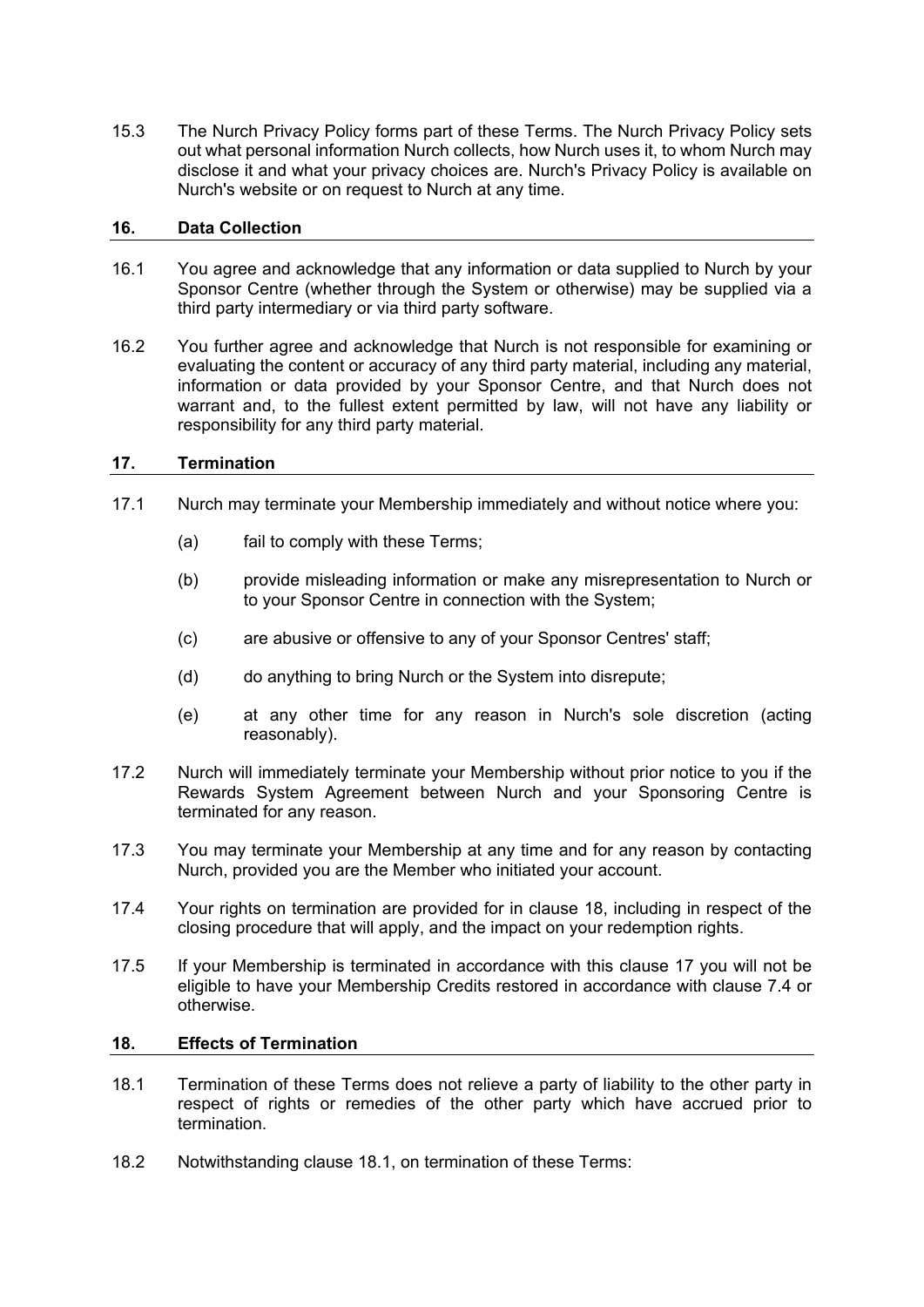- (a) the rights and licenses granted to you will immediately terminate and you must immediately cease using the System;
- (b) you will immediately cease to be entitled to earn Points and (subject to clause [18.3\)](#page-14-1) to redeem Points on the System;
- (c) the closing procedure in clause [18.3](#page-14-1) will be followed; and
- (d) you will not be entitled to any compensation from Nurch for any loss suffered by you resulting from the termination of your Membership, including any entitlements to any benefit or compensation, other than as expressly provided for in clause [18.3.](#page-14-1)

## <span id="page-14-1"></span>18.3 **Closing procedure and your closing rights**:

If your Membership has been terminated in accordance with these Terms:

- (a) the System will send a notice to your email address (or via the Portal) indicating the reason for your termination and termination date (**Termination Notice**):
- (b) Nurch will then have a period of 30 days to ensure that any Points due to you have been allocated to your account (subject to payment by your Sponsor Centre and to clause [8.6\)](#page-9-3) and to send you a statement of your final Points balance (**Closing Statement**); and
- (c) You will then have a period of 14 days following receipt of your Closing Statement to redeem your Points in accordance with clause [9;](#page-9-0) failing which your Points will be dealt with in the manner provided by clause [11.1.](#page-10-2)

#### <span id="page-14-0"></span>**19. Limitation of Liability**

- 19.1 Nurch will not be liable to you for the termination of the System for any reason whatsoever, including (without limitation) for any Points in your account at the time of termination (other than to deal with those Points in accordance with clause [17.4\)](#page-13-4).
- 19.2 Except where prohibited by law:
	- (a) Nurch will not be liable for any indirect, special, punitive, exemplary or consequential losses or damages of whatsoever kind arising out of your use of or access to the System, or your provision of Membership details to any third party, including the Sponsor Centre; or
	- (b) loss of profit, loss of profit or loss of business opportunity, whether or not in the contemplation of the parties,

whether based on breach of contract, tort, product liability or otherwise.

- 19.3 Nurch is not liable to you for any damage or alteration to your equipment including but not limited to computer equipment, handheld device or mobile telephones as a result of the installation or use of the System.
- 19.4 Nothing in these Terms limits your rights under the ACL. Any liability Nurch may have to you in negligence, breach of contract or otherwise, and all conditions and warranties as to the condition, suitability, quality, fitness or safety of any goods or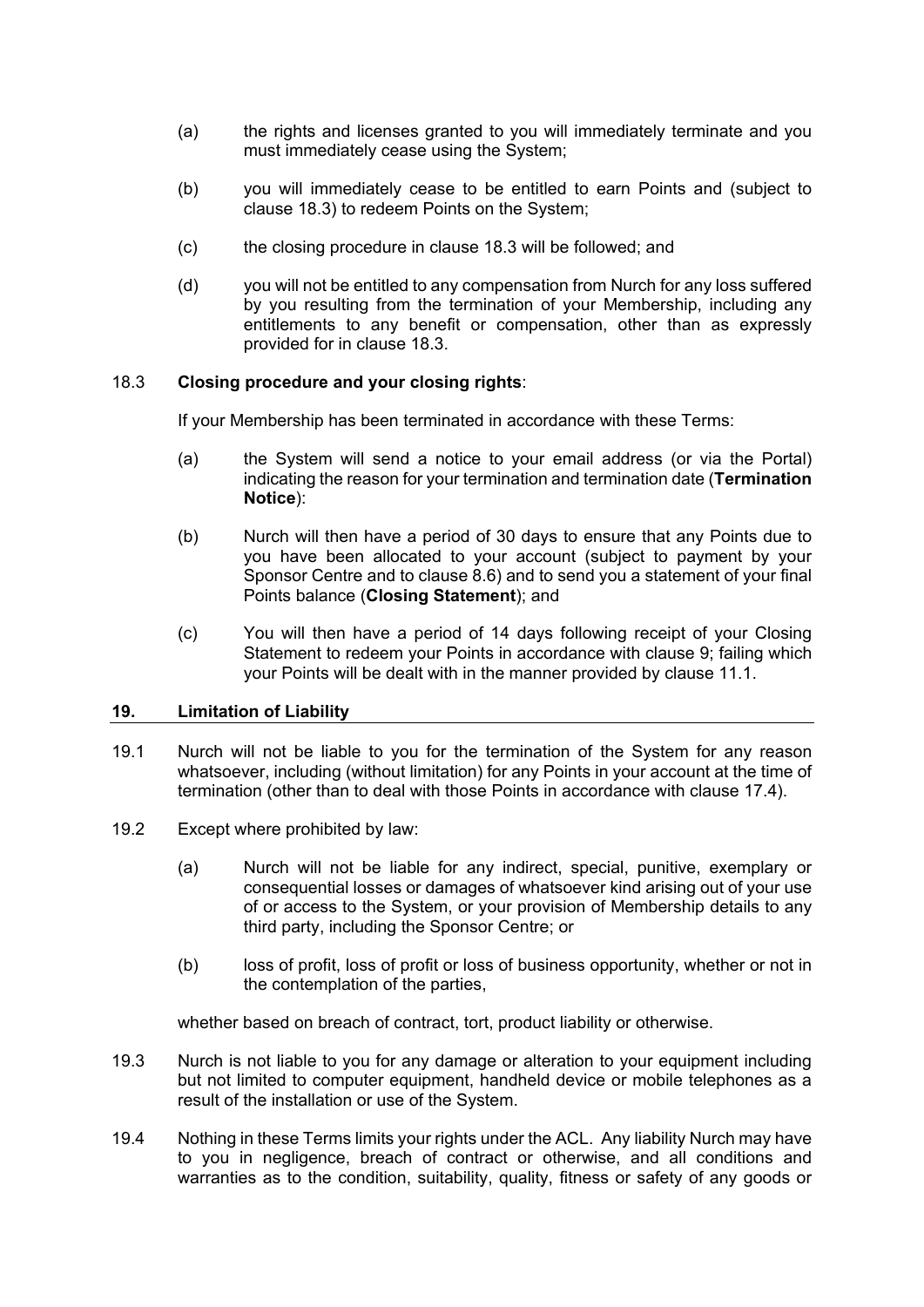services supplied by Nurch whether express or implied by statute, are excluded to the extent permitted by law, and, where liability cannot be excluded, Nurch's liability to you will in all cases be limited to:

- (a) the cost of re-supplying the goods or services or repairing, or paying the costs of repairing, the goods;
- (b) reinstating number of Points in dispute; or,
- (c) where the dispute relates to a Reward, the number of Points required to redeem the Reward.
- 19.5 Any tax, liability, or duty you may incur arising from your participation in the System is your sole responsibility.

#### <span id="page-15-0"></span>**20. Disclaimer of Warranties**

- 20.1 Other than those implied by law and which cannot be excluded the System is provided "as is" and "as available" without warranty of any kind. Nurch will use reasonable efforts to make the System available at all times, however the quality and availability of the System may be affected by factors outside Nurch's reasonable control such as your internet connection or other network issues.
- 20.2 To the maximum extent permitted by law Nurch disclaims all express and implied warranties with regard to the System including accuracy, merchantability and fitness for particular purpose. The use of the System and the Content is at your own risk.
- 20.3 All warranties, representations and statutory guarantees and any liability which may arise in relation to your access to or use of the System and Content is expressly excluded to the maximum extent permitted by law.
- 20.4 Nurch makes no warranties, guarantees or representations that the material in the System will not cause damage or that the material is free from any computer virus or other defects. It is your responsibility to complete a virus check on any information accessed or downloaded.

#### <span id="page-15-1"></span>**21. Dispute resolution**

- 21.1 Any dispute or complaint of a Member should be submitted through the System and will be handled in accordance with Nurch's Complaint Handling Procedures, which provides for all disputes and complaints to be handled by your Sponsor Centre for resolution in the first instance. Disputes or complaints may be elevated to Nurch in accordance with our Complaint Handling Process.
- 21.2 If you no longer have access to the Portal our Complaint Handling Procedure and relevant contact information is available publicly on the Website.
- 21.3 If you are not satisfied with the handling of your dispute or complaint you may contact the [Queensland Government Office of Fair Trading.](https://www.qld.gov.au/law/your-rights/consumer-rights-complaints-and-scams/make-a-consumer-complaint)

#### <span id="page-15-2"></span>**22. General**

22.1 **Jurisdiction:** by accessing and using the System, you agree to submit to the exclusive jurisdiction of the Courts of Queensland. If you access the System from other jurisdictions, you are additionally responsible for compliance with local laws.